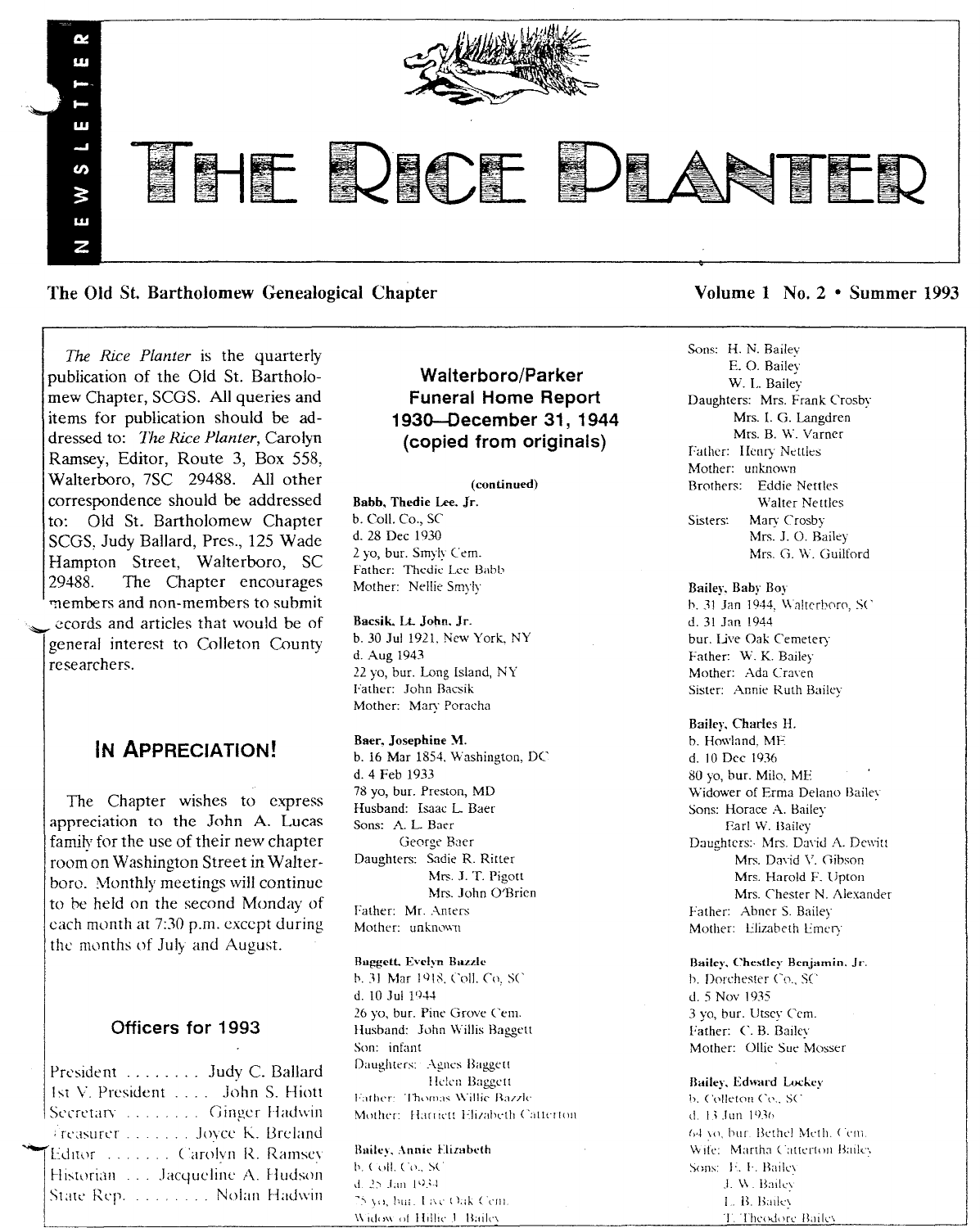Marshall Bailey Daughters: Mrs. E. H. Benton Mrs. E. F. Ellison Virginia Bailey Father: E. L. Bailey Mother: Mariah Avant Sister: Mrs. Jasper W. Crosby

#### **Bailey, Eugene Oswald**

b. Coll. Co., SC d. 17 Dec 1939 45 yo, bur. Live Oak Cem. Wife: Verda Crosby Eugene Bailey, Jr. Sons: James Howard Bailey Daughter: Julia Maree Bailey Father: Hilliard Bailey Mother: Annie Nettles Brother: Luther Bailey Mrs. Frank Crosby Sisters: Mrs. Ivey Langdale Mrs. B. W. Varner

#### **Bailey, Harry Nathaniel**

b. Coll. Co., SC d. 3 Oct. 1939 48 yo, bur. Live Oak Cem. Wife: Florrie Mae Smith Son: H. N. Bailey, Jr. Daughters: Mrs. John A. James Mrs. Rudolph Beckett Father: Hilliard J. Bailey Mother: Annie Nettles Brother: Eugene Bailey Mrs. I. O. Langdale Sisters: Mrs. Frank Crosby Mrs. B. W. Varner

## **Bailey, Hilliard James**

b. Coll. Co., SC d. 14 Aug 1932 75 yo, bur. Live Oak Cem. Wife: Annie Nettles Sons: H. N. Bailey E. O. Bailey M. L. Bailey Daughters: Mrs. Frank Crosby Mrs. I. O. Langdale Mrs. B. W. Varner Father: Edward Bailey Mother: Mariah Avant Brothers: E. L. Bailey J. O. Bailey Sister: Rosetta Crosby

#### Bailey, James O.

b. Coll. Co., SC d. 23 Feb 1936 70 yo, bur. Bethel M.F. Cem-Widower Son: Harley Bailey Daughters, Mis. H. O. Hudson Mis. Bell Dempsey

Mrs. E. V. Hill Ethel Bailey Father: Ed Bailey Mother: Maria Avant Brother: E. L. Bailey Sister: Rosa Crosby

Bailey, John Abner b. Coll. Co., SC d. 20 Jul 1937 88 yo, bur. Pleasant Grove Cem. Widower of Susan White Sons: W. C. Bailey J. E. Bailey A. A. Bailey Daughters: Mrs. C. N. Langdale Mrs. B. C. Strickland Mrs. L. M. Risher Father: William Bailey Mother: Harriett Hudson Brother: H. A. Bailey

## **Bailey, Joseph Samuel**

b. 22 Aug 1876, Walterboro, SC d. 19 Oct 1935 59 yo, bur. Pleasant Grove Cem. Wife: Beulah Langdale Sons: J. P. Bailey D. E. Bailey S. M. Bailey W. H. Bailey Laurie Bailey Reginald Bailey Madison Bailey **Roland Bailey** J. D. Bailey Daughters: Mrs. W. E. Fender Mrs. Loyd Turner Mrs. I. J. Gatch Rachel Bailey Father: J. Abner Bailey Mother: Susan White Brothers: W. C. Bailey J. E. Bailey A. A. Bailey Mrs. C. N. Langdale Sisters: Mrs. B. C. Strickland Mrs. Zilla Risher

Bailey, Joseph Wendell, Sr. b. Coll. Co., SC d. 10 Feb 1940 38 yo, bur. Bethel M. E. Cem. Wife: Eunice Hudson Son: J. W. Bailey Daughter: Ramona Bailey Father: E. L. Bailey Mother: Martha Catterton **Brothers:** Farrow Bailey Theodore Bailey **Brantley Bailey** Wilhe Bailey Marshall Badey

Mrs. Heyward Benton **Sisters:** Mrs. Frank Ellison Virginia Bailey

**Bailey**, Lori Nettles b. Coll Co., SC d. 7 May 1934 68 yo, bur. Bethel Cem. Husband: J. O. Bailey Son: Harley BAiley Daughters: Mrs. H. Q. Hudson Mrs. Bill Copeland Mrs. Idell Hill Ethel Bailey Father: Nettles Mother: Hudson Brothers: Walter Nettles **Eddie Nettles** Sisters: May Crosby Mrs. G. W. Guilford

**Bailey, Margaret Anna Busch** b. Dec. 1880, Charleston, SC d. 13 Jan 1942 61 yo, bur. Utsey Cem. Husband: W. Chestley Bailey Sons: Charlie A. Bailey C. B. Bailey Daughters: Mrs. L. C. Crura Mrs. Paul W. Risher Mrs. H. E. Furr Mrs. A. A. Amaker Father: C. B. Busch Mother: Susan Westbury Half Brothers: J. C. W. Canaday John G. Canaday Half Sister: Mrs. O. M. Westbury

**Bailey, Mary Catherine** b. Coll. Co., SC d. 25 Oct 1937 76 yo, bur. Live Oak Cem. Widow of John W. Bailey, Sr. Sons: C. W. Bailey W. K. Bailey H. M. Bailey W. E. Bailey J. W. Bailey Daughters: Mrs. D. A. Poplin Mrs. J. L. Fox Father: Joseph Warren Mother: unknown Half Sisters: Mrs. Elizabeth Scott Mrs. Milton W. Smoak Mrs. Bennie Pellum

**Bailey, Pearl Hudson Crosby** b. Coll. Co., SC d. 17 Mar 1937 27 yo, bur. Larisey Cem. Husband: W. K. Bailey Son: Junior Crosby Daughters: Vernell Crosby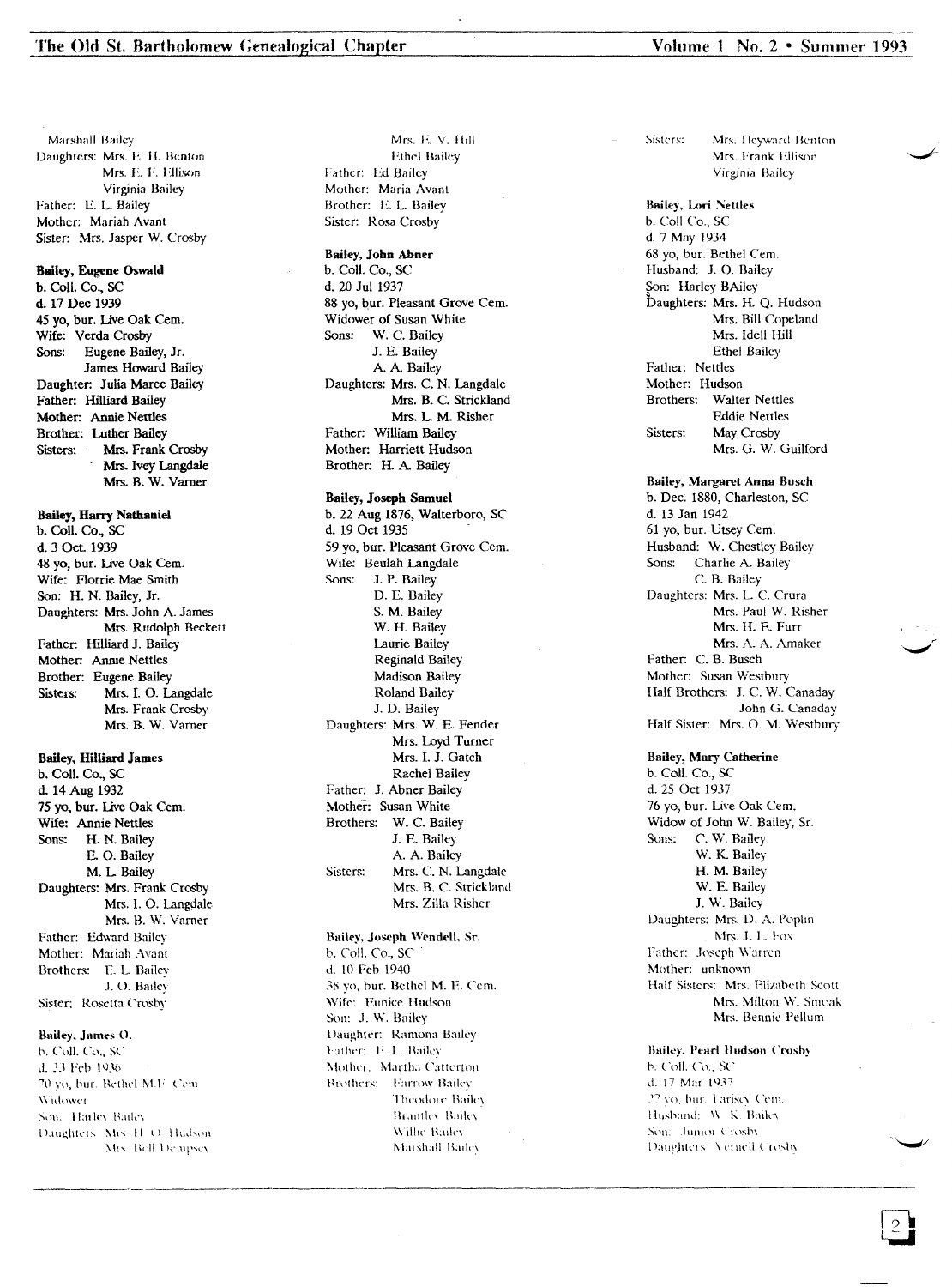## The Old St. Bartholomew Genealogical Chapter

Hattie Crosby Father: VanBuren Griffin Mother: Mary "Maggie" Hudson Brothers; Palmer Hudson Charlie Hudson Isiah Hudson Mrs. Barney Spell Sisters: Mrs. Bue Spell Mrs. Curtis Bunton

#### **Bailey**, Polly

b. Coll. Co., SC d. 2 Jan 1932 84 vo. bur. Tabor Cem. widow Daughters: Mrs. M. A. Smith Mrs. Bill Gaskins Father: Polk Mother: unknown

#### Bailey, Rennie Langdale

b. Coll. Co., SC d. 15 Nov 1939 55 yo, bur. Pleasant Grove Cem. Husband: A. A. Bailey Son: Frampton Bailey Father: Charlie Langdale Mother: unknown Brothers: Ivy Langdale J. D. Langdale Sister: Mrs. J. S. Bailey Half Brothers: Cleveland Langdale Clint Langdale Willie Langdale Heyward Langdale Arthur Langdale Mrs. Claudia Smith Half Sisters: Cleo Langdale

## Bailey, Robert S.

b. Coll. Co., SC d. 28 Dec ? 47 vo. bur. Pleasant Grove Cem. Wife: Bertha Gatch Son: Sifly Bailey Daughters: Mrs. C. M. Ackerman Mrs. Frossie Crosby Annie Liza Bailey **Hazel Bailey Harriett Bailey** Father: J. A. Bailey Mother: Susan White Brothers: W. C. Bailey J. S. Bailey J. E. Bailey A. A. Bailey Mrs. C. N. Langdale Sisters: Mrs. B. C. Strickland Mrs. L. M. Risher

#### Baker, Charlesشڪ

d. 10 Oct 1938  $16$  yo

Inther: Cato Baker Mother: unknown

#### Baker, James Joseph, Jr.

b. Dorchester Co.; SC d. 27 Dec 1939. 14 vo, bur. Harleyville Cem. Father: James Joseph Baker Mother: Susan Heaton Brothers: Dan White Baker Tyndall Baker Sister: Lois Baker

#### **Baker**, Sollie

b. Sumter Co., SC d. 8 Dec 1931 65 yo, bur. Bethel Cem. Father: Pinckney Skinner Mother: unknown Half Brother: A. P. Skinner Half Sister: Hattie Baker

#### **Banks, Thomas**

b. County Down, Ireland d. 18 Feb 1940 69 yo, bur. Rye Cem., NY Brother: Isaac Banks

#### Barnes, Mary L.

b. 10 Jun 1893, Hampton Co., SC d. 15 Dec 1935 42 vo, bur. Carter's Ford Cem. Husband: C. L. Barnes Woodrow Barnes Sons: **Edward Barnes** Jackson Barnes Daughters: Mrs. Katie Bowers Nora Barnes **Ruth Barnes** Helen Barnes Father: Jackson Cook Mother: Caroline Padgett Brothers: Benjamin Cook George Cook **Steve Cook** Elias Cook Sister: Mrs. Sarah Morris

#### **Barnes**, Ruth

b. Coll. Co., SC d. 10 Jan 1936 12 yo, bur. Carter's Ford Cem. Father: C. L. Barnes Mother: Mary Cook Brothers: Woodrow Barnes **Edward Barnes Tack Rarnes** Mrs. Lucas Bowers Sisters: Nora Barnes Helen Barnes

#### Barnwell, Erline

b. Coll. Co., SC

d. 10 Sep 1937 15 vo, bur. Fast Combahee Cem. Father: Joe Barnwell Mother: Katie Green

## **Barnwell**, Mattic

b. Beaufort Co., SC d. 7 Jul 1931 43 yo, bur. Barney Hall Cem. Father: Mose Barnwell Mother: Fannie Barnwell

#### Barry, James Joseph, Jr.

b. 27 Sep 1914, Birmingham, AL d. 10 Jun 1943 28 yo, bur. Elmwood Cem., AL Wife: Eddy Benong Father: James Joseph Barry, Sr. Mother: Mable Larcombe Brother: Paul Joseph Barry Sisters: 3

## Barwick, Horace Lee

b. 6 Apr 1906, Coll. Co., SC d. 19 Oct 1930 24 yo, bur. Pleasant Grove Cem. Father: Johnnie P. Barwick Mother: Lizzie Barwick Brothers: 2 Loree Barwick Sisters: Reita Barwick Alice Barwick

#### **Bassett, James Aquilla**

b. Bamberg Co., SC d. 13 Apr 1939 72 yo, bur. Zion Baptist Cem. Wife: Ella Kinsey Sons: Ruffin Bassett Cliford Bassett Daughter: Mrs. D. H. Varnadoe Father: Misla Bassett Mother: Pitty Grimes

## **Bassett, Viola Kinsey** b. Coll. Co., SC

d. 22 Dec 1937 40 yo, bur. Zion Baptist Cem. Husband: Ruffin Bassett Sons: Harris Bassett Jerry Bassett Elwood Bassett J. R. Bassett, Jr. Daughters: Lou Bassett Edna Bassett Father: Ben Kinsey Mother: Edna Middling Brothers: 5 Sisters: 5

#### **Baylor**, Eula Bryan b. 7 Aug 1905, Coll. Co., SC d. 22 Sep 1941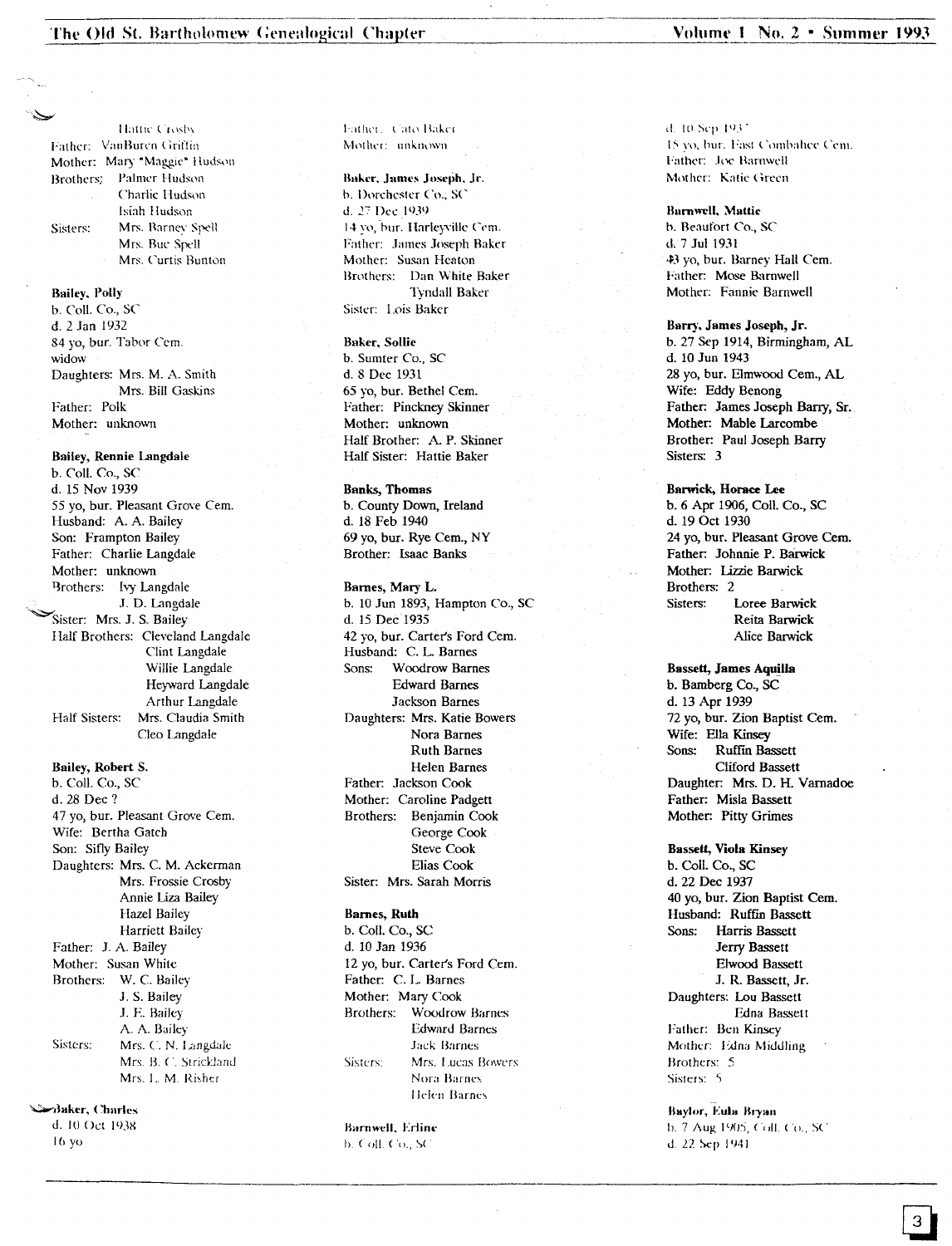36 yo, bur. Pine Grove Baptist Cem-Husband: Clyde Baylor Son: Harry Lee Brvan Father: R. W. Bryan Mother: Rosa Benton Brothers: Walter H. Bryan R. W. Bryan, Jr. Gerald Bryan Sisters: Alverta Priester Mrs. J. G. Branham

#### Bazzle. Bennie

b. Coil. Co., SC d. 29 Jul 1936 49 yo, bur. Bedons Baptist Cem. \Vife: Florence .Jackson Sons: Vivian Bazzle Bennie Lee Bazzle Vergil Bazzle Jerry Bazzle Randolph Bazzle Daughters: Maftie May Bazzle Ruth Bazzle Father: William Bazzle Mother: Victoria Craven Half brother: J. A. Keegan Sister: Martha Suggs Half sister: Mrs. J. B. Craven

#### Bazzle. Bennie Lee. Privale

b. 3 Nov 1919, Coll. Co., SC d. 29 Dee 1944, France 25 yo, bur. Bedons Baptist Cem. Wife: Mary Hiers Hickman Daughter: Peggy Lee Bazzle Father: Bennie Bazzle Mother: Florence Jackson Brothers: Vivian Bazzle Virgil Bazzle Jerry W. Bazzle Randolph Bazzle Sisters: Mrs. Leon Marchant Mrs. Thomas Marchant

#### Bazzle, Charity

b. CoIl. Co., SC d. 12 Mar 1943 78 yo, bur. Zion Baptist Cem. Widow of Wi1lie Bazzle Sons: Charlie Bazzle Willie Bazzle Daughters: Mrs. J. W. Beach Mrs. D. B. Robertson Lula Padgett Father: Carter Mother: unknown

#### Bazzle, Henry

b. ColI. Co., *SC* d. 23 Jan '? 5S yo, bur. Bedons Baptist ('em. Wife: Mahaly Bazzle Sons: Earl Bazzle

Isiah Bazzle Stephcn BaZIk Frank Bazzle Daughters: Jane Broderick Mrs. Ashley Fraser **Tissue Bazzle** Alice Bazzle Father: John Bazzle Mother: Jane Barber Brother: Gabe Bazzle

Henry Bazzle

#### Bazzle, Mack

h. Coil. Co., SC d. 1 Feb 1935 17 yo, bur. Bedons Baptist Cem. Father: H. B. Bazzle Mother: Haley Wason Brothers: Earl Bazzle Henry Bazzle Isaac Bazzle Stephen Bazzle Franklyn *Bazzle* Sisters: Mrs. Willie Brodriek Mrs. Ashley Fraser Luticia Bazzle Aliee Bazzle

## Bazzle, Pearl Craven

b. Coil. Co., SC J. 25 Dee 1939 *n* yo, bur. Bedons Baptist Cem. Husband: Phillip Bazzle Son: Bobby Eugene Bazzle Daughter: Mary Ann Bazzle Father: Lonnie Craven Mother: Mary Bootle Brothers: Wade Craven Lawrence Craven J. M. Craven Sisters: Mrs. Hollins Herndon Mrs. Quillie Crosby Ella Mae Craven Essie Craven Mazie Drawdv Mamie Dell Craven

#### Bazzle, Victoria

b. Coil. Co., SC d. 8 Aug 1935 54 yo, bur. Bedons Baptist Cern. Widow Sons: Andrew Bazzle Andres Bazzle Oddie Bazzle Jarvis Bazzle Duughter: Ermine Bazzle Father: Rev. Edward Craven Mother: Eliza Bazzle Brothers: E. T. Craven Lomucl Craven Jarvis ('raven Levy Craven

Sister: Mrs. M. P. Bailey

#### Beach, Abram b. Coll. Co., SC d. *h* Feb 1943 88 yo, bur. Mt. Carmel Methodist Cem. Wife: Annie Crosby Sons: C. M. Beach David Beach  $\mathbf{A}$ Sam Beach Abram Beach, Jr. Daughters: Mrs. William Burnell Mrs. J. D. Veno Mrs. \'. E. Reeves

## Beach, Adolphus Capers

b. Call. Co., SC d. 2<) Jun 1933 53 yo, bur. Mt. Carmel Methodist Cem. Wife: Wilemena Crosby Sons: Fonie Beach Willie Beach Terry Beach Father: Gus Beaeh Mother: Mattie Robertson Brothers: Gary Beach Bosie Beach Sisters: Mrs. Henry Veard Mrs. H. E. Crosby Mrs. J. L. Robertson Mrs. Fletcher Miller Mrs. Ben Driggers Mrs. Melvin Hiott

Beach, Anna Utsey b. 1 Feb 1853, Coil. Co., SC d. 8.Tan 1931 77 yo, bur. Live Oak Cem. Husband: Austin Calhoun Beach Sons: George Beach Kistler Beach Willie Beach Laurie Beach Allie Beach Dr. Milner W. Beach Arthur Beach Daughters: Mrs. R, L. Black Mollie Beach Father: William Utsey Mother: unknown

### Beach, Annie Alice

b. Coil. Co., SC d. 5 Jan ? 74 yo, bur. Zion Baptist Ccm. Husband: John H. Beach Sons: P. W. Beach Joe W. Beach Tolbert Reach W. M. Beaeh Daughters: Mrs. C. W. Atkinson Mrs. M. C. Haddock Mrs. Raymond Ritter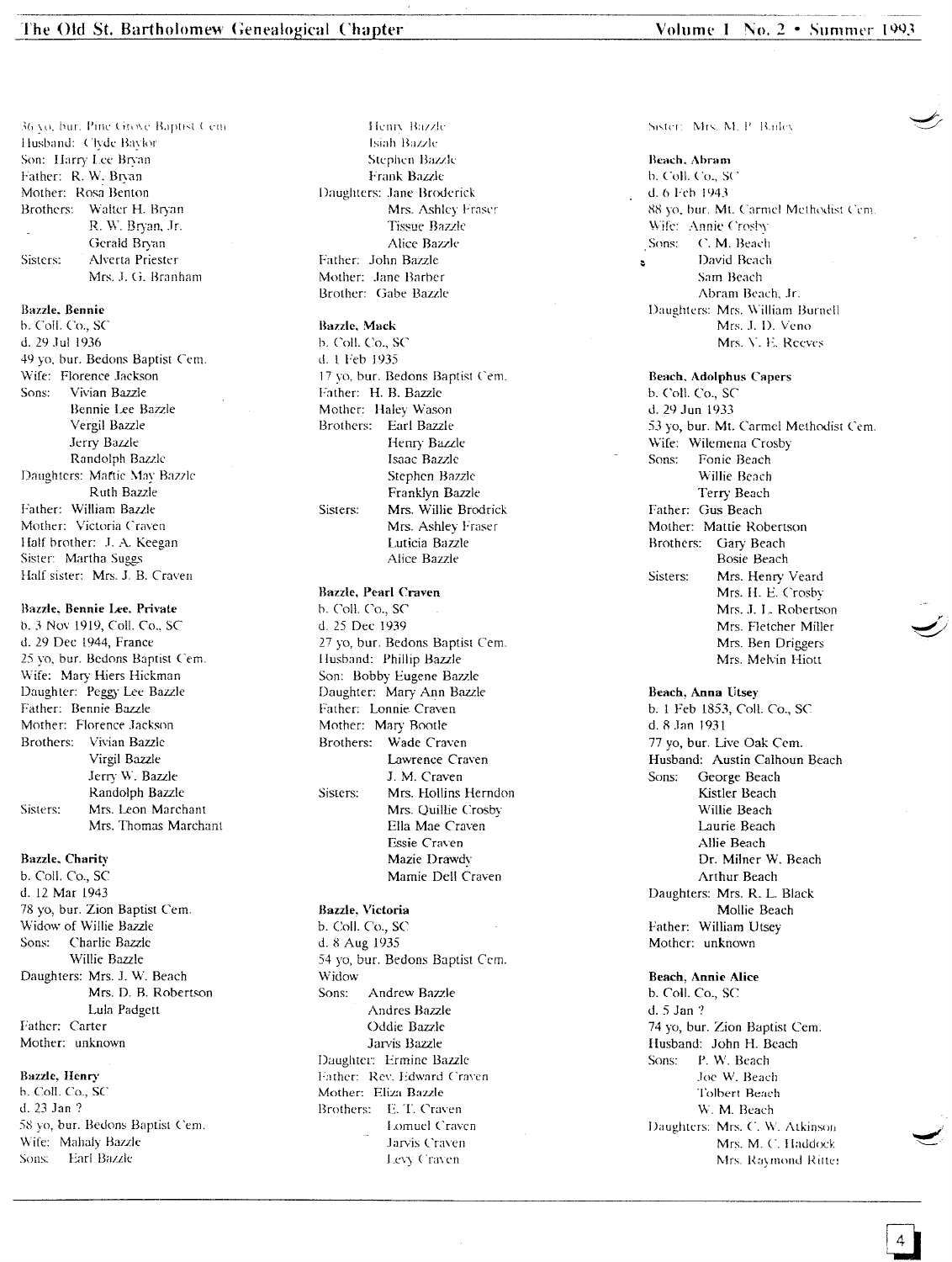The Old St. Bartholomew Genealogical Chapter Volume 1 No. 2 · Summer 1993

'ather: W. H. Crosby ,~other: Lucy Hiott Brothers: Son Crosby George Crosby Dave Crosby Sisters: Lillie Huggins Louise Goodwin Lula Haag Beach, Augustus Gary b. Call. Co., SC d. 14 Oct 1939 48 yo, bur. Doctor's Creek Baptist Cern. Wife: Shellie Hiott Sons: J. G. (Bub) Beach Haskell Beach Parker Beach Theodore Beach Harold Beach Daughters: Mrs. Clarence Drawdy Mrs. Liston Ackerman Reba Beach Father: Gus Beach Mother: Nettie Robertson Brother: Boisey Beach Sisters: Mrs. Jule Robinson Mrs. Harvey Crosby Mrs. Fletcher Miller Mrs, Melvin Hiott Mrs. Ben Driggers each, Austin Calhoun ~. 30 Aug 1850, Coli. Co., SC d, 15 Sept 1939 89 yo, bur. Live Oak Cern. Widower of Anna Utsey Sons: A. K. Beach J. W. Beach A. W. Beach Dr. Milnor W. Beach Arthur Y. Beach Daughters: Mrs. R. L Black Mollie R. Beach Father: Joseph S. Beach Mother: Mary Caroline Beach Brothers: Joseph T. Beach .Julius E. Beach Henry W. Beach John Y. Beach Beach, Austin K., III b. 25 Mar 1934, Coli. Co., SC d. 1 Apr 1934 7 do, bur. Live Oak Cern. Father: Austin K. Beach II Mother: Eloise White Beach, Austin Kistler b. 5 Jan 1873, Coll. Co., SC d. 11 Dec 1944 71 yo, bur. Live Oak Cem. Wife: Maud Price ;ons: Austin K. Beach, Jr. ~

Norwood J. Beach Miles J. Beach Daughters: Mrs. Joe Jackson Mrs. Frank E. Dunham Mrs. Marion Campbell Fatber: Austin C. Bcach Mother: Anna Utsey Brothers: Dr. M, W. Beach A. W. Beach A. Y. Beach Willie Beach Sisters: Mrs. Lucas Black Molly Bcach

#### Beach, Baby Boy

b. Dec 1942, Coli. Co., SC d.Dec 1942 bur. Live Oak Cem. Father: Gaston Beach Mother: Edith Benton

#### Beach, Bamie Nelson

b. Coli. Co., SC d. 16 Aug? bur. Zion Baptist Cem. Wife: Louie N. Beach Sons: Laurie E. Beach Clyde A. Beach Daughters: Mrs. J. M. Campbell Mrs. J. E. Gatch Mrs. E. L. Gatch Mrs. Fred Wilharm Father: Bedon Beach Mother: Eliza Beach Brother: Tom Beach Sister: Dora Fognrtie

## Beach, Betty Ann

b. 1935, Coil. Co., SC d. 24 Dec !935 5 mo, bur. Doctor's Creek Baptist Cern. Father: J. G. Beach Mother: Emma Kinard Brothcr: James T. Beach

#### Beach, Brantley Oscar

b. 21 Apr 1878, Coll. Co., SC d. 8 Jul 1939 61 yo, bur. Doctor's Creek Baptist Cern. Wife: Hattie Hiott Sons: Cleo Oscar Beach Klein B. Beach Daughter: Alma Irene Beach Father: Henry W. Bcach Mother: Elizabeth Saunders Brothers: J. B. Beach J. C. Beach Sisters: Mrs. D. A. Tompkins Mrs. H. W. Bowles

#### Beach, Clarence Austin

b. Coli. Co., SC d. 13 Dec 1941

26 yo, bur. Live Oak Cern. Father: Arthur Y. Beach Mother: Blanche Estelle Hiers Brothers: Utsey Beach Gerald Beach Jamcs Bcacb Sister: Mary Beach

#### Beach, Cleo Oscar

b.25 Nov 1904, Coli. Co., SC d<sup>\*</sup> 17 May 1940 36 yo, bur. Doctor's Creek Baptist Cern. Wife: Dorothy Hcrndon Sons: Ray Beach Robert Beach Father: Brantley Oscar Beach Mother: Hattie Hiott Brother: Klein Brantley Beach Sister: Alma Beach

#### Beach, Emma K.

b. Call. Co., SC d. 7 Feb 1938 bur. Doctor's Creek Baptist Cem. Husband: Jasper Gary Beach Son: Thomas Beach Father: Bruce Kinard Mother: unknown Brother: Ben Kinard

#### Beach, Fay Ann

b. 1939 Walterboro, SC d. 24 Nov 1939 8 mo, bur. Mt. Carmel Methodist Cem. Father: Willie F. Beach Mother: Ann Qustionbury

#### Beach, Fuller Albert

b. 5 Aug 1872, Call. Co., SC d. 9 Oct 1938 66 yo, bur. Live Oak Cern. Father: Joseph S. Beach Mother: Mary Caroline Beach Brothers: A. C. Beach J. T. Beach H. W. Beach J. E. Beach J. Y. Beach

#### Beach, Furman Haskell

b. Coli. Co., SC d. 14 Apr 1941 53 yo, bur. Zion Baptist Cem. Wife: Esther Linder Daughter: Dorothy Beach Father: T. J. Beach Mother: Elizabeth Beach Brother: Floyd Beach<br>Sisters: Mrs. T. S. Mrs. T. S. Linder Mrs. J. C. Welch Carey Beach

(to be continued in next issue)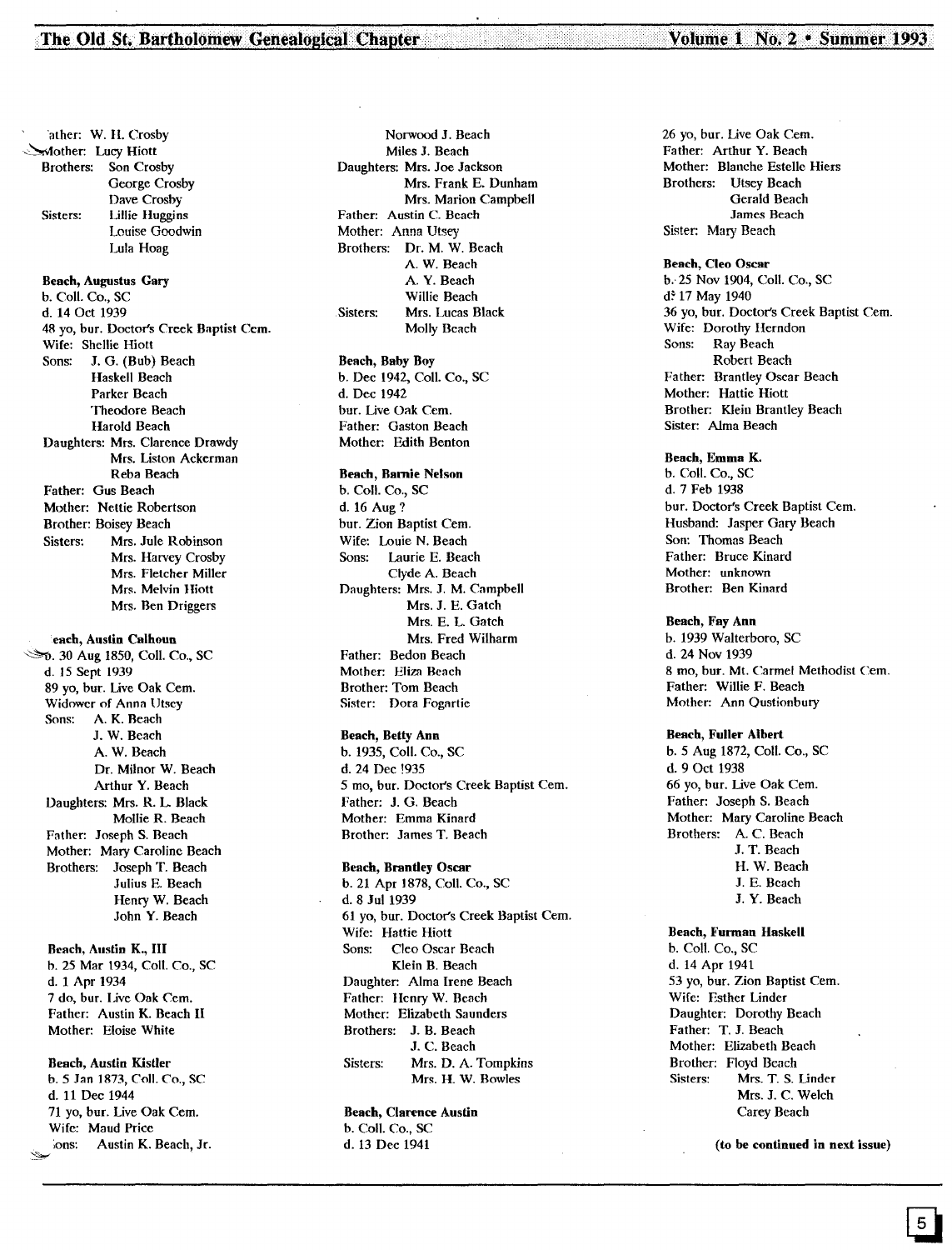The Old St. Bartholomew Genealogical Chapter

# **MEMBERSHIP INFORMATION**

Surnames from members' charts. If you have not sent your pedigree chart-do it soon.

| <b>Member's Name</b>                        | Member's Address                                                       | Researching                                                                                                                                                               |
|---------------------------------------------|------------------------------------------------------------------------|---------------------------------------------------------------------------------------------------------------------------------------------------------------------------|
| <b>JUDY BALLARD</b>                         | 125 Wade Hampton Avenue<br>Walterboro, SC 29488<br>$(803)$ 538-3214    | CHANDLER in SC and GA;<br>EARL, REECE, and AIKEN in NC<br>and SC; SWAYNGHAM, DAY, and<br><b>BOLT</b> in SC; TROTTER, HEND-<br>RICKS, BYERS, GALLOWAY, and<br><b>HINES</b> |
| <b>ANNE DODENHOFF</b>                       | 1423 Brookbank Avenue<br>Charleston, SC 29412-3406<br>$(803)$ 795-1486 | <b>GOODWIN</b> in SC and Ireland;<br><b>CARTER</b> in SC and Rockingham<br>Co. NC; TUMBLESTON, SMITH,<br>CONE, and WILLIS in Colleton<br>and Dorchester Counties in SC    |
| MARGO ELAINE WILLIAMS<br><b>EVERETT</b>     | 108 James Street<br>Walterboro, SC 29488<br>$(803) 549 - 7871$         | WILLIAMS, GRIFFIN,<br>STRANGE, BARR, BEST, CHAP-<br>MAN, ALLEN, and HUTTO in SC<br><b>BEHLING</b> in Barnwell Co. and<br>Germany                                          |
| <b>JOYCE FOX</b>                            | P. O. Box 222<br>Cottageville, SC 29435                                | MILLER in SC and GA; BURNS,<br>GILLESPIE, and BARRON in<br>GA; GREEN, VAUGHN, BEECO,<br>and HAWKINS in Greenville Co.,<br>SC                                              |
| <b>JACK NOLAN HADWIN</b>                    | P. O. Box 44<br>Jacksonboro, SC 29452                                  | HADWIN, JARRELL, DELOACH,<br>WOOTEN, and LONG in Hamp-<br>ton and Beaufort Counties, SC                                                                                   |
| <b>JOHN STEVEN HIOTT</b>                    | 474 Hampton Street<br>Walterboro, SC 29488                             | <b>GRIFFIN,</b><br>HIOTT,<br><b>RISHER,</b><br>CROSBY, SULLIVAN, WARREN,<br>MAXEY, BEACH, SAUNDERS,<br>COSTINE, BLOCKER,<br>and<br><b>GOODWIN</b> in SC                   |
| <b>RUTH A. HODGES</b>                       | 8495 Greenbelt Road #102<br>Greenbelt, MD 20770                        | <b>HODGES</b> in Colleton Co., SC                                                                                                                                         |
| <b>MERRILE MARTIN &amp;</b><br>R. B. KINARD | 105 Norview Drive<br>Charleston, SC 29407                              | <b>MARTIN</b><br><b>KINARD</b><br>and<br>1 <sub>p</sub><br>Colleton and Barnwell Counties,<br>SC <sub>1</sub>                                                             |

# Volume 1 No. 2 . Summer 1993

Ł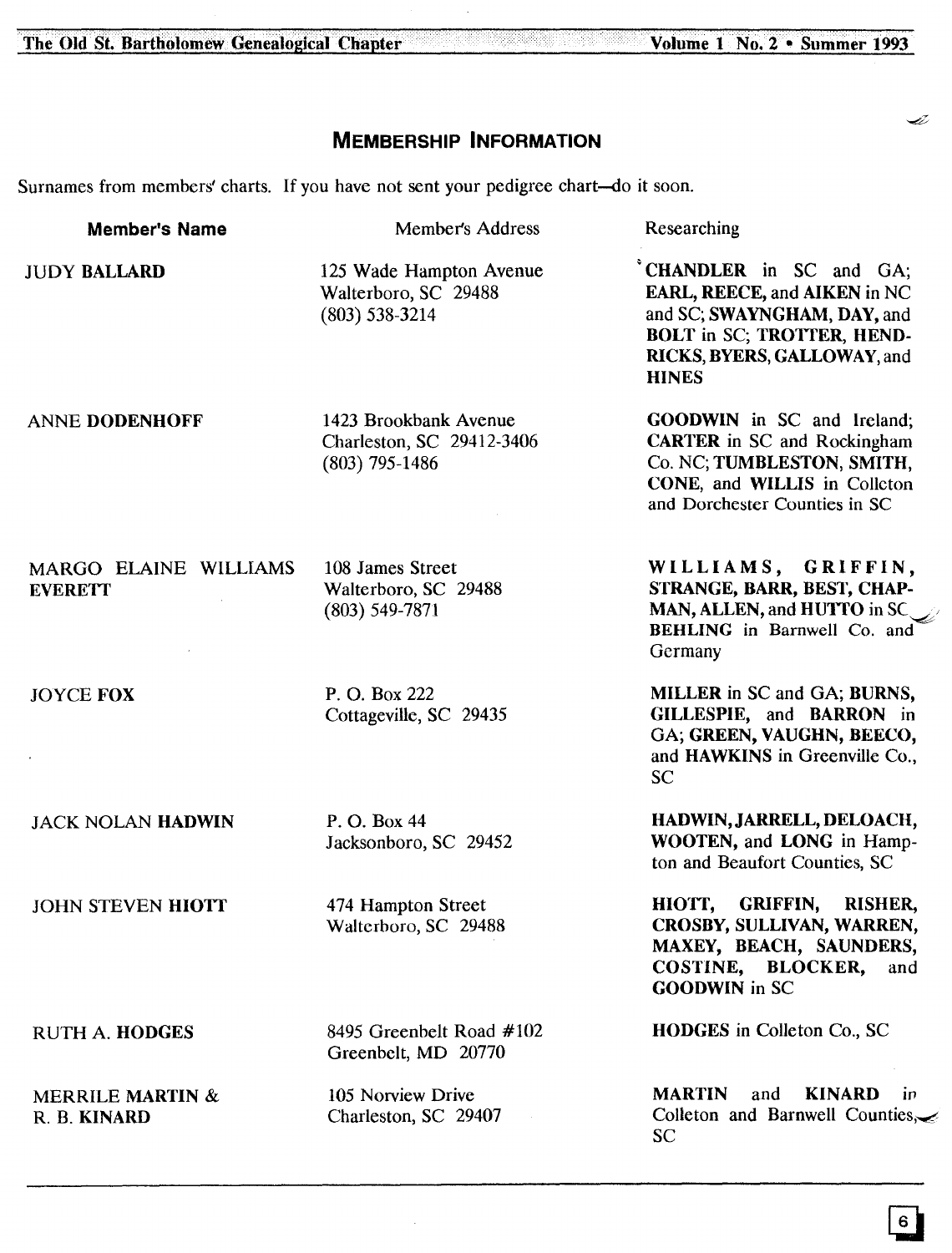DORIS M. LUCAS

614 Maplewood Drive Walterboro, SC 29488  $(803)$  549-7641

524 Feamster Lane Rock Hill, SC 29730

**JAMES ALLEN GABEL** 

**JOHN E. NETTLES** 

CAROLYN R. RAMSEY

Route 3, Box 558 Walterboro, SC 29488  $(803)$  538-8321

Rapid City, SD 57702

Route 8, Box 4130

ANNE W SHEHEE

4201 Custis Road Richmond, VA 23225

ALCYONE R. SMITH

Route 1, Box 126 Live Oak, FL 32060

WILLIAM & ROSALYN WHITE

469 Carolina Circle Walterboro, SC 29488  $(803)$  538-5774

**LUCAS** in SC and England; **WALL** in Nova Scotia: PAUL in SC and GA; JONES and DUNCAN in GA; MCBRIDE, WITSELL, HAGOOD. O'HEAR, GORDON, POSTELL, SKIRVING. FISHBURNE. WARING, and SANDERS in SC

NETTLES, SMOAK, DEAN. TROWELL, PEEBLES/PEEPLES. TUTEN, PONDS, CARTER, WALKER, RICE, and RISHER in Colleton, Jasper, and Hampton Counties, SC

EDWARDS, WARREN, WILL-IAMS, and RION in Colleton Co. and Winnsboro, SC

RHODES, CAUSEY, FOWLER, and HARRELSON in Horry Co. SC and Columbus Co. NC; BEACH, SAUNDERS, COSTINE, GOODWIN, BLOCKER, RAMSEY, RITTER, JONES. HUMBERT, PATTERSON, ZELL-ERS, WARD, LARISEY, PERRI-MAN, GREEN, HIOTT, VARNA-DOE, and WARREN in lower SC

WALKER, CARTER, STEPHENS, and SAUNDERS in Colleton Co. SC; BAXTER in Barnwell SC

ROBERTSON (and other spellings) and STANLEY in Colleton Dist. SC

WHITE. **MOORE,** MARVIN, SMITH, LOWRY, MURDAUGH. WALKER, RICE, GODLEY, LOY-LESS, DOPSON, HAY, and Oakman in Colleton, Barnwell, and Hampton Counties, SC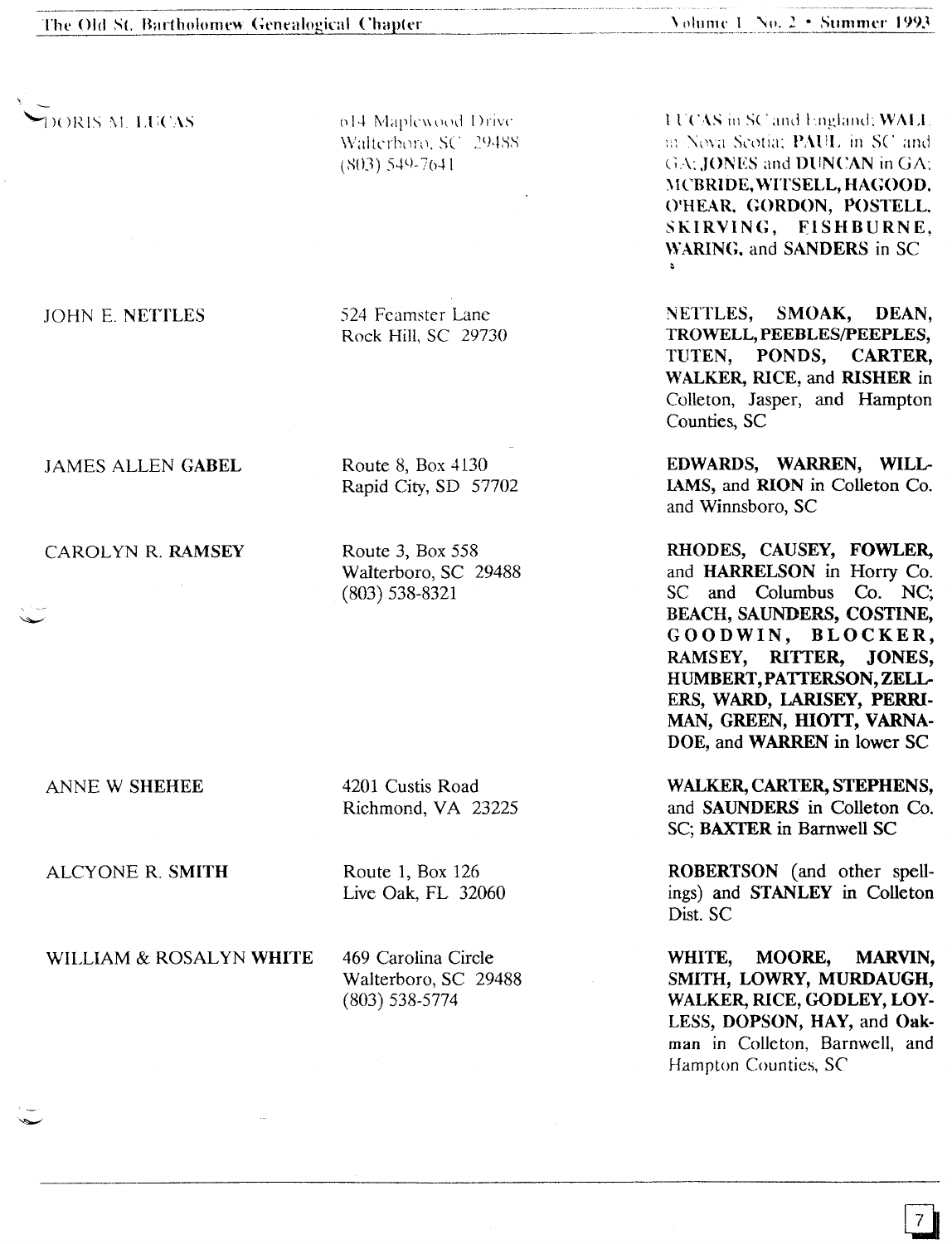Queries

## PELLUM, HILL

II

Carole D. Williams, 691 Albion Drive, San Jose CA 95136

Wishes to correspond with anyone in Colleton County area who is researching the name PELLUM. Particularly interested in Mary Ann PELLUM who was born 1 September 1853 and died c. 25 October 1884. She was married to John Napoleon HILL and lived in the Cottageville area.

# **MARTIN, SENTON** Merrile Martin Kinard, 105 Norview Drive, Charleston SC 29407 (803) 766-2898

Would like to correspond with any individuals with information on Rigdon MARTIN and his wife Caroline or Winnie BENTON. Would like information on their families of Colleton County in 1800's and before. They were the parents of at least three daughters. Two of these were named Winnie and Polly, and the other may have been named Mary Ann. The sons were William Hires "Pappy", Hansford Allen, Solomon Harper, Henry Robert, and Steven Austin. Rigdon's widow married a man whose last name was SAULS.

Need full name of Sauls and of Rigdon's widow and when both were born, died, and where buried. Also, date married and where.

| <b>DUBOIS, MCMILLIAN</b>                              |                  |
|-------------------------------------------------------|------------------|
| Ray B. Kinard, 105 Norview Drive, Charleston SC 29407 | $(803)$ 766-2898 |

Seeking information on Dempsey DUBOIS, born 11 Jan 1810, died 11 Jun 1877. His first wife was Mary A. ?; and his second wife was Elizabeth MCMILLIAN. They had a son named Julius "Bud" DUBOIS, and they lived in the Islandton area of Colleton County. Would like to know the name of Dempsey's father and mother and any additional information available.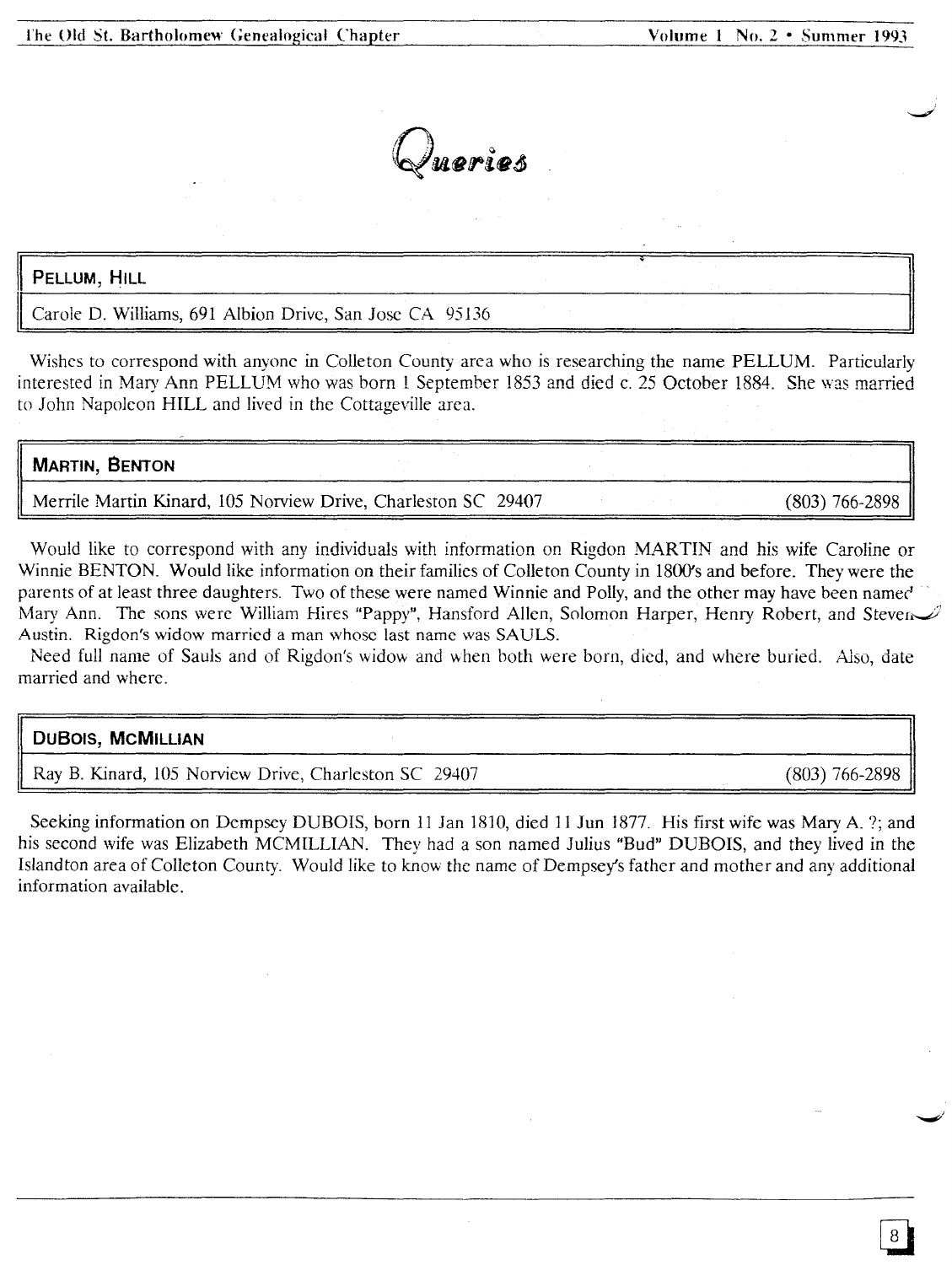# **Excerpts from the Colleton News • 1907-1910**

(extracted by Doris M. Lucas)

# MARRIAGES

Frank Wilson BROWNING, the son of Captain A. A. Browning, and Miss? ANDERSON, daughter of Mr. and Mr. T. S. Anderson, were married in Hampton the Sunday before July 24, 1908.

Annie Cornelia KNIGHT, a daughter of Mr. and Mrs. E. P. Knight, and John A. BARRY of Charleston were married on August 5, 1908.

Lillian Adele MEYER, the daughter of Mr. and Mrs. E. O. Meyer, and Angus Theodore GINN were married at Salem Methodist Church in Hendersonville on the Wednesday after August 11, 1908.

Zule REYNOLDS, the daughter of Mr. and Mrs. J. R. Reynolds, and Eddie GATCH were married in Jacksonboro on August 2, 1908.

Ruth SIZEMORE and Leroy W. O'BRYAN were married in McCormick on August 16, 1908.

Mr. BLUER and Miss HILL, a daughter of Mr. and Mrs. P. S. Hill, of Round 0 wcre married the Wednesday before September 22, 1908.

Edith PREVEAUX and William O'BRYAN were married at Black Creek on the Saturday before September 29, 1908. Miss Prevcaux is the daughter of Mr. and Mrs. Archie Preveaux.

Miss Gaddie BRELAND of Doctor's Creek and Milford SAUNDERS of Ritter were married on Sunday, October 11,1908.

Ibbie SANDERS, a daughter of Mr. and Mrs. Sam Sanders of Stokes, and Joseph ACKERMAN of Cottageville were married on October 11, 1908.

Miss Maude MCTEER and Eugene DREW were married at Hendersonville on Friday, October 14, 1908.

DEATHS

Henry Grady HOWELL dicd on August 3. 1907.

Mrs. Rebecca A. PRICE died on the Friday before August 4, 1909, at the home of her daughter Mrs. Banks PADGETT. She is survived by 10 children. Mrs. Price was a Baptist and was 80 years and 3 months old at her death. She is survived by sons W. A Price of Brunson: Dr. John Price of Orangeburg; H. R. Price of Mashawville; B. G. Price of Walterboro; and daughters Mrs. John Padgett of Gainesville, Florida; Mrs. James LINDER; Mrs. W. B. BLACK, Sr.: Mrs. Louise BEACH; and Mrs. B. T. Padgett of Walterboro. Mrs. Price was buried at Zion Baptist Church.